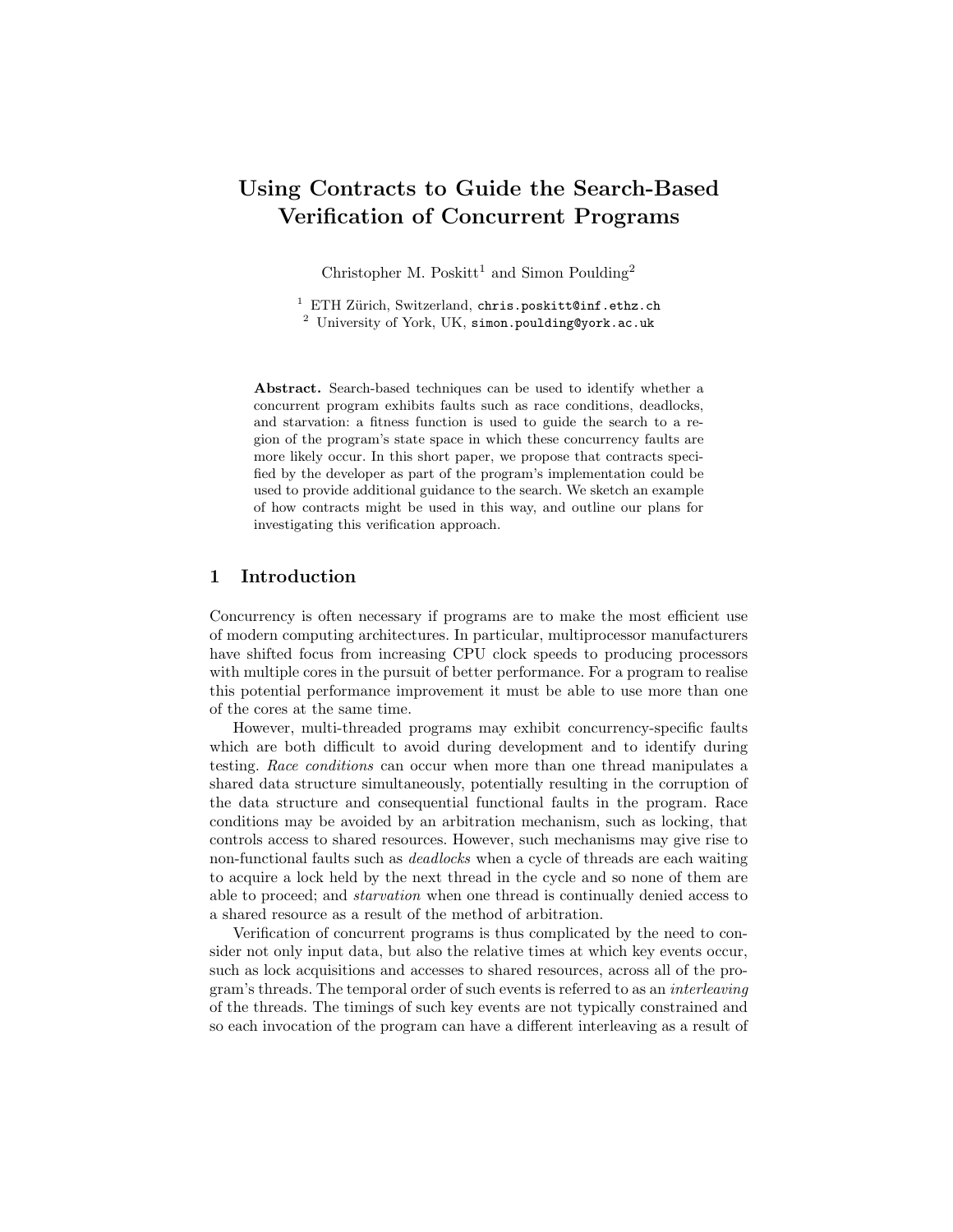non-determinism in the hardware and software platform on which the program runs. Therefore verification techniques—both dynamic testing as well as more formal static approaches—must consider many possible interleavings in order to assess the likelihood of a concurrency fault.

A number of effective search-based techniques have been demonstrated for this purpose, each using a fitness function to guide the search algorithm to interleavings that could cause concurrency faults.

In this short paper, we propose that contracts provided by the developer could provide additional information with which to guide the search, and therefore improve the practicality of verifying concurrent programs using search-based techniques.

# 2 Background and Related Work

One approach to detecting concurrency faults is model checking, a static technique that builds an abstract model of the concurrent program from its design or implementation. The model is used to determine all possible states of the program and the valid transitions between these states. By exhaustively analysing all reachable model states for the existence of concurrency faults, all thread interleavings—not just those that occurred in a single invocation of the program—may be verified. However, since the set of model states is formed by a product of the states of each thread in the program, the number of states to be checked grows very quickly with the size of the program and the number of threads.

Alternatively, the set of possible interleavings can be explored during dynamic testing of the program itself by exerting control over the relative timings of key events in each thread. This can be achieved by inserting instructions that introduce delays around critical operations such as the acquisition of locks. However, as for the model checking, the number of potential interleavings that must be explored grows very quickly with the program size.

Search-based techniques can be used to locate counterexamples—specific thread interleavings (or equivalently, model states) in which concurrent faults arise—rather than an exhaustive exploration of the entire space. Such an approach does not guarantee the absence of such faults, but can demonstrate the presence of faults. If the metaheuristic algorithm can efficiently locate regions of the search space (i.e. the set of possible thread interleavings or model states) that potentially give rise to concurrency faults, this is a practical alternative to exhaustive exploration of all possible interleavings/model states.

An important factor that determines the efficiency of a search is the fitness function which guides the metaheuristic algorithm. For many types of concurrency faults, the fault either exists or it does not: for example, a deadlock cannot be 'partial'. Thus a fitness function based only on the existence of the fault itself would provide no guidance to the metaheuristic algorithm, and the function must instead utilise other information to identify interleavings/model states that are 'closer' to one that exhibits the concurrency fault.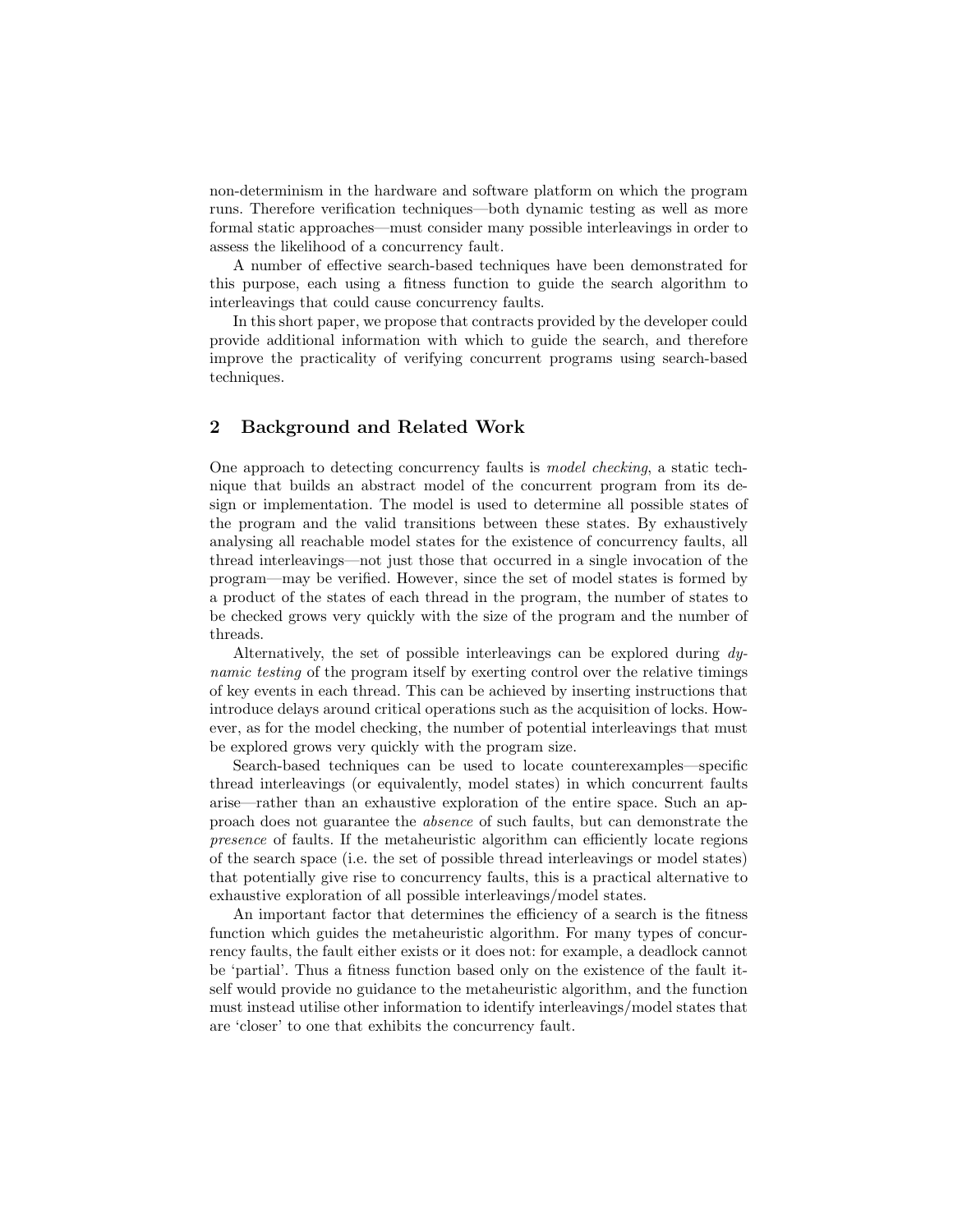For example, Godefroid and Khurshid [4], Alba et al. [1], and Shousha et al. [7], each describe the use of a genetic algorithm to locate deadlocks in models of concurrent programs; Staunton and Clark [8] describe an estimation of distribution algorithm using N-grams with the same objective. The fitness function used by Godefroid and Khurshid utilises the total number of transitions out of model states visited on the path to the current state. The rationale is that minimising this sum will guide the search to states with no outgoing transitions: such a state represents a deadlock. The fitness functions used by the other three algorithms all utilise the number of blocked threads (those waiting to acquire locks) in the current state as one of the metrics to guide the search. The rationale in this case is that the more threads that are waiting to acquire locks, the more likely a deadlock state is to occur.

Bhattacharya et al. [2] use hill climbing and simulated annealing to identify potential race conditions through dynamic testing. A simulator is used to execute the program as this allows control of the thread interleaving by injecting timing delays while removing other sources of non-determinism. The fitness function is based on the timing between write accesses to the same memory location by different threads. The rationale is that by reducing the gap between write accesses, a race condition is more likely to arise.

## 3 Using Contracts to Guide Search

#### 3.1 Our Proposed Use of Contracts

The search-based techniques discussed in the previous section used a fitness function to efficiently guide the search to regions of the space of thread interleavings/model states in which concurrency faults are most likely to occur. Nevertheless, some of the fitness functions return values from only a small range of discrete values. For example, the metric of the number of blocked threads used in the functions that guide the search to deadlock states during model checking—takes only integer values between 0 and the total number of threads in the program. Thus many states may have the same fitness, and the search is provided with no guidance as to how to choose between them in order to reach a state that has, in this example, more blocked threads.

We propose that there is opportunity to provide additional guidance to the search by utilising developer-specified contracts. The objective would be to improve the efficiency of the search algorithm by incorporating additional information into the fitness function.

We do not envisage contracts taking the form of exhaustive specifications. Instead we propose the use of formal contracts of the type used in the Design by Contract approach to software development. Examples of this type of contract are the preconditions, invariants and postconditions specified in the Eiffel programming language using the require, invariant, and ensure constructs respectively [5]; and equivalent constructs in the Java Modeling Language (JML) [3]. Such contracts do not necessarily change the semantics of a program unless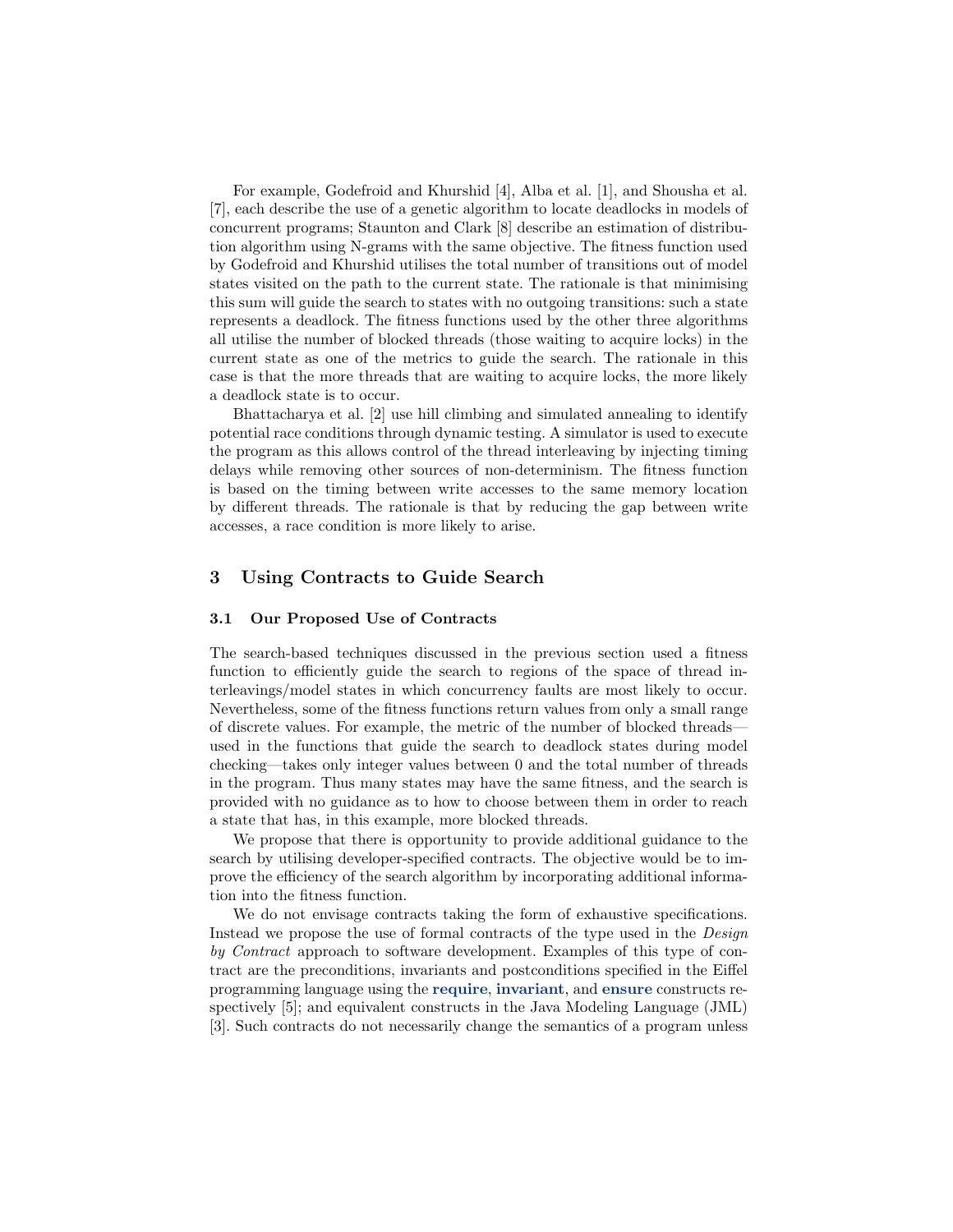the developer chooses to enable runtime checking for contract violations (for example, in order to localise bugs in development builds), and there is no requirement on them to be exhaustive. However they do document the behaviour of the program intended and assumed by the developer in a form that might not otherwise be easily inferable from the program code itself. It is this information that we believe could be used to guide the search.

For example, a contract could document the assumption that the developer has made as to how other threads will access the shared resources used by a particular section of code. The search could then attempt to locate thread interleavings that break this assumption using a fitness function derived automatically from the contract. The rationale would be that if the assumption made by the developer can be invalidated, it is likely that such interleavings could give rise to concurrency faults.

Alternatively, a contract could be used to guide the search to particular data states that increase the likelihood of concurrency faults. This possibility is motivated by the observation that most of the existing fitness functions consider only metrics related to interleavings—such as the number of blocked threads or time between access to a shared memory location—but not the data that, for example, satisfies guards on code that performs operations likely to cause concurrency faults. This additional information in the fitness function could be used to guide the selection of input data as well as thread interleavings.

Our proposal to use developer-specified assumptions in search-based algorithms contrasts with their use in more analytical approaches. For example, the approach of [10] uses an SMT solver to construct sequences of interfering instructions that drive a program under test to break the assumptions.

#### 3.2 An Example

As a motivating example, we consider a program written in concurrent Eiffel with SCOOP (for Simple Concurrent Object-Oriented Programming). SCOOP [5, 6] is an experimental object-oriented concurrency model which has contracts as a central concept, making it an interesting starting point for our work.

An object in the model can be declared with a special type using the keyword separate, meaning that applications of routines to it may occur on a different processor (an abstraction of threads, physical cores, etc.), and that calls to commands (i.e. routines that do not return results) are executed asynchronously. Every object belongs to exactly one processor; no other processor can access its state. Calls to separate objects are only allowed if the current processor controls the processors owning those objects; this is guaranteed if they are passed as arguments, in which case they are automatically and exclusively locked for the duration of the routine's execution.

SCOOP supports pre- and postconditions for routines (preceded by require and ensure respectively). In a sequential setting, preconditions are (optionally) checked before executing the routine. In a concurrent setting, preconditions are interpreted as wait conditions. That is, the execution of the routine is delayed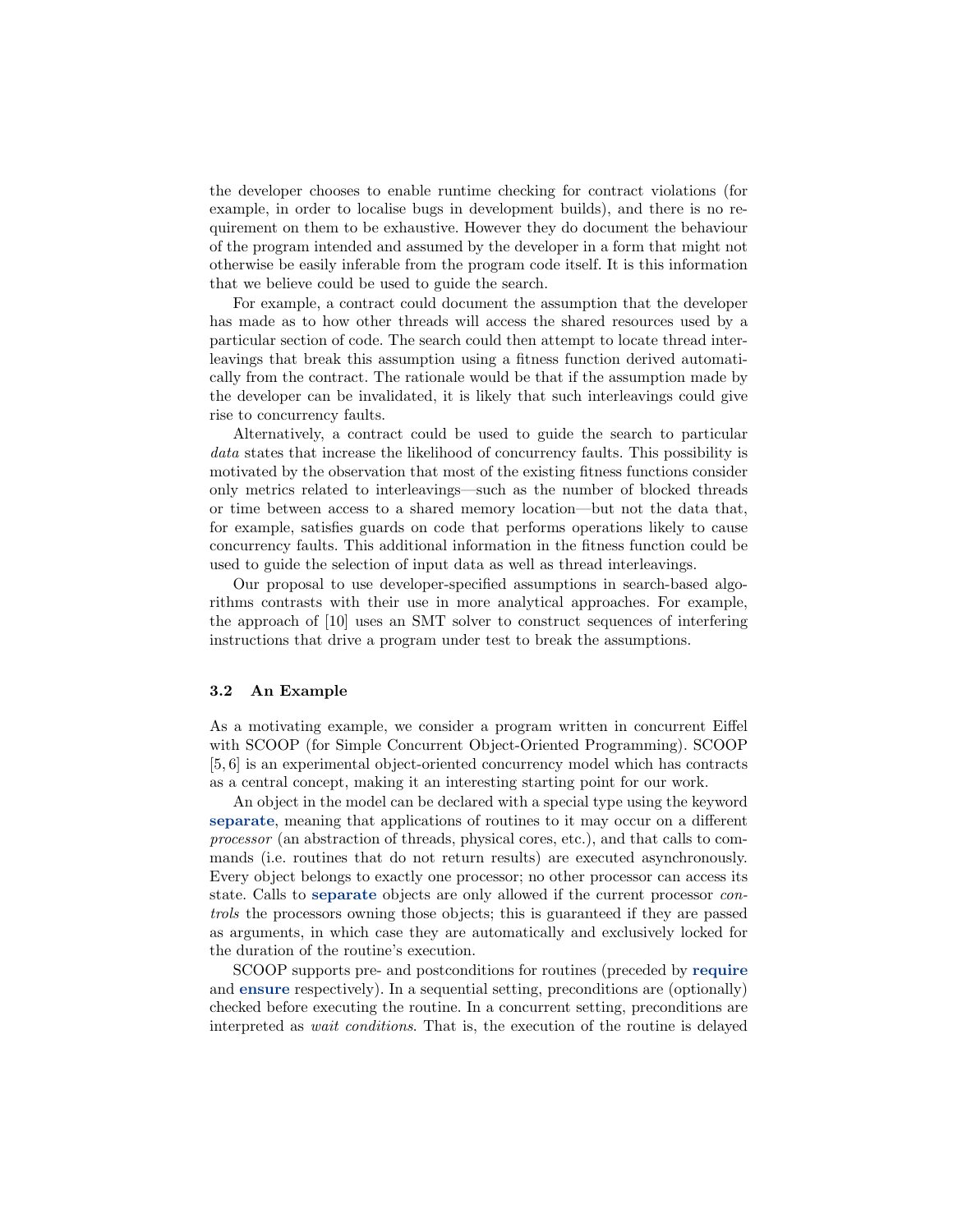until simultaneously the precondition is satisfied and the processors handling the separate objects controlled.

Suppose we have a simple program that has a bounded buffer, on which we can store integers and from which we can consume them—provided that respectively, the buffer is not full or empty. We give possible implementations of a store routine below, using both the Eiffel SCOOP model (left) and Java (right). Both implementations involve waiting if the buffer is full. In the SCOOP version, an (asynchronous) execution would first wait for the separate a\_buffer object to become available and for the precondition to hold; then, the buffer is locked, a new element is pushed, and the lock released. The Java version is intended to do the same, but when waiting for buffer space to become available (with the call to  $\text{buffer}.\text{wait}()$ ), relies on an (unspecified) consumer object notifying this store thread that it has consumed an element from the buffer.

```
store (a_buffer: separate
  BOUNDED_BUFFER [INTEGER];
  an element : INTEGER)
require
  a _buffer . count \langle a _buffer . size
do
  a_buffer.put (an_element)
ensure
  not a buffer. is empty
  a_buffer.count = old a_buffer
       count + 1end
                                          public void store (BBuffer<Integer>
                                               buffer, int element) {
                                            synchronized (buffer) {
                                              while (!( buffer .size() <
                                                         buffer \, maxSize()) {
                                                 try {
                                                   \overrightarrow{buffer} \cdot \overrightarrow{wait}();
                                                 } catch
                                                  (InterruotedException e) \{}
                                              buffer.push (element);
                                            } }
```
We have only given fragments of the whole programs, but already, with the precondition in the SCOOP version, we can infer a "region of interest" in the state space, i.e. a region where concurrency bugs may be more likely to reveal themselves. In our example, this region involves states in which the buffer is approaching its bound. A poor design of the SCOOP program might, for example, lead to a call of store waiting for an unacceptably long time, e.g. if consumers are starved of access to a full buffer. In the Java version, threads that are blocked because of a full buffer may never be awoken, for example, if the implementation of consumers fails to notify threads when the buffer is no longer full. These bugs would not be observed outside of that region of interest, and with a sufficiently large bound on the buffer, naive testing strategies might not encounter them. The information provided by the precondition should be incorporated into the fitness function to guide the search towards this region of interest, perhaps by converting the contract's Boolean condition to a metric similar in nature to the branch distance [9] used in other forms of search-based testing. Note that the precondition is essentially exposing information that is present in the Java program, but would be more difficult for search to extract in that form.

This is a simple motivating example, and though illustrated with SCOOP, we hope that the approach will generalise to other concurrent object-oriented languages by allowing routines to be annotated with some notion of contract. Furthermore, the example we considered used a functional precondition. We are also interested in how search might be guided by a contract language offering